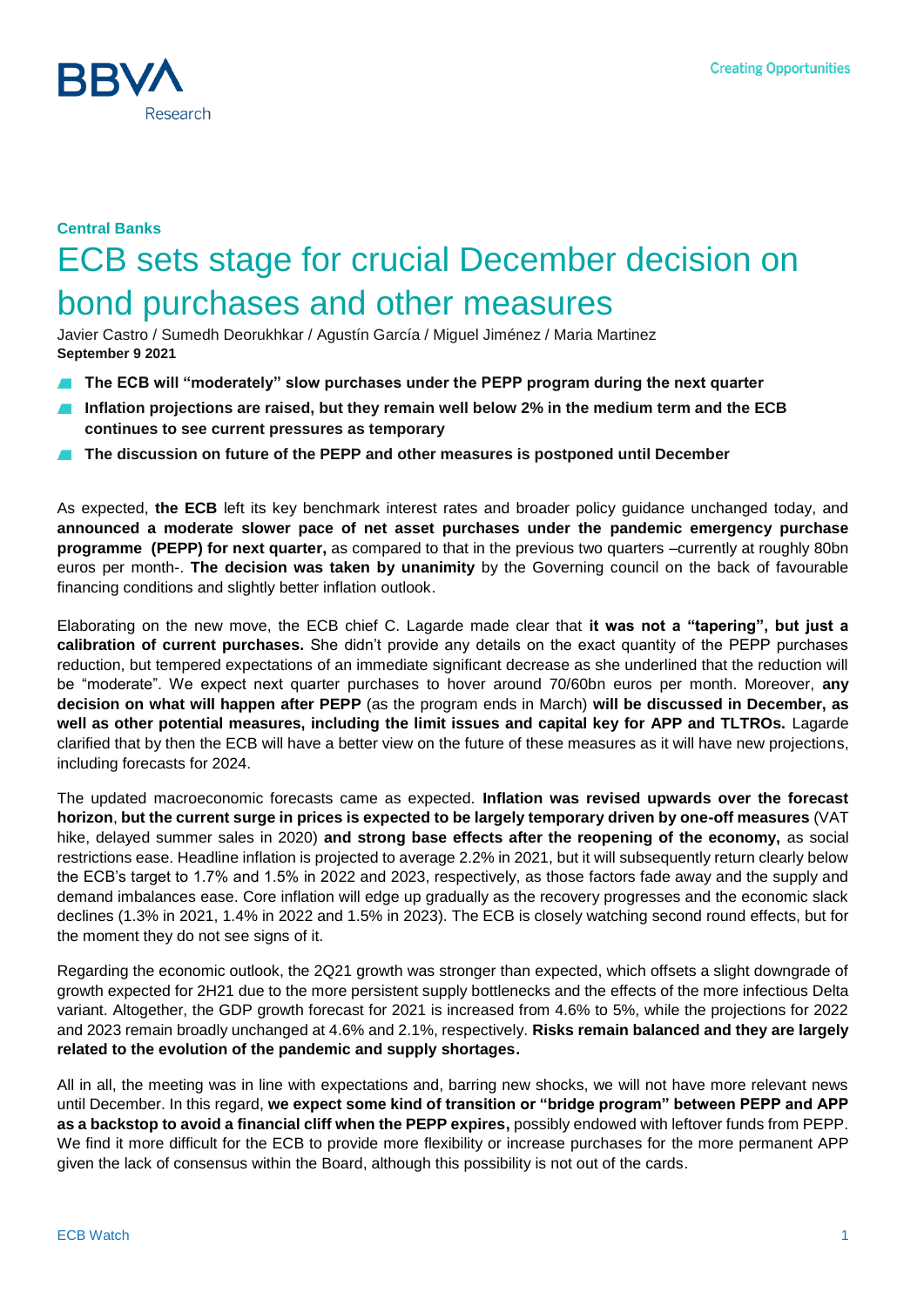

# PLEASE NOTE: **TRACKING CHANGES IN FOLLOWING STATEMENTS**



in black, wording common to both the current and previous statements, in light grey and crossed, previous wording that was replaced by new wording, in blue and underlined (YES, TRACK CHANGES ARE THERE ON PURPOSE).

### **1.1. Christine Lagarde, President of the ECB,**

### **Luis de Guindos, Vice-President of the ECB**

*Frankfurt am Main, 22 July9 September 2021*

Good afternoon, the Vice-President and I welcome you to our press conference.

At today's meeting, the Governing Council focused on two main topics: first, the implications of our strategy review for our forward guidance on the key ECB interest rates; and, second, our assessment of the economy and our pandemic measures.

In our recent strategy review, we agreed a symmetric inflation target of two per cent over the medium term. Our policy rates have been close to their lower bound for some time and the medium-term outlook for inflation is still well below our target. In these conditions, the Governing Council today revised its forward guidance on interest rates. We did so to underline our commitment to maintain a persistently accommodative monetary policy stance to meet our inflation target.

In support of our symmetric two per cent inflation target and in line with our monetary policy strategy, the Governing Council expects the key ECB interest rates to remain at their present or lower levels until we see inflation reaching two per cent well ahead of the end of our projection horizon and durably for the rest of the projection horizon, and we judge that realised progress in underlying inflation is sufficiently advanced to be consistent with inflation stabilising at two per cent over the medium term. This may also imply a transitory period in which inflation is moderately above target.

Let me turn to the assessment of the economic outlook and our pandemic measures.

The recovery in the euro area economy is on track. More and more people are getting vaccinated, and lockdown restrictions have been eased in most euro area countries. But the pandemic continues to cast a shadow, especially as the delta variant constitutes a growing source of uncertainty. Inflation has picked up, although this increase is expected to be mostly temporary. The outlook for inflation over the medium term remains subdued.

We need to preserve favourable financing conditions for all sectors of the economy over the pandemic period. This isThe rebound phase in the recovery of the euro area economy is increasingly advanced. Output is expected to exceed its pre-pandemic level by the end of the year. With more than 70 per cent of European adults fully vaccinated, the economy has largely reopened, allowing consumers to spend more and companies to increase production. While rising immunity to the coronavirus means that the impact of the pandemic is now less severe, the global spread of the Delta variant could yet delay the full reopening of the economy. The current increase in inflation is expected to be largely temporary and underlying price pressures are building up only slowly. The inflation outlook in our new staff projections has been revised slightly upwards, but in the medium term inflation is foreseen to remain well below our two per cent target.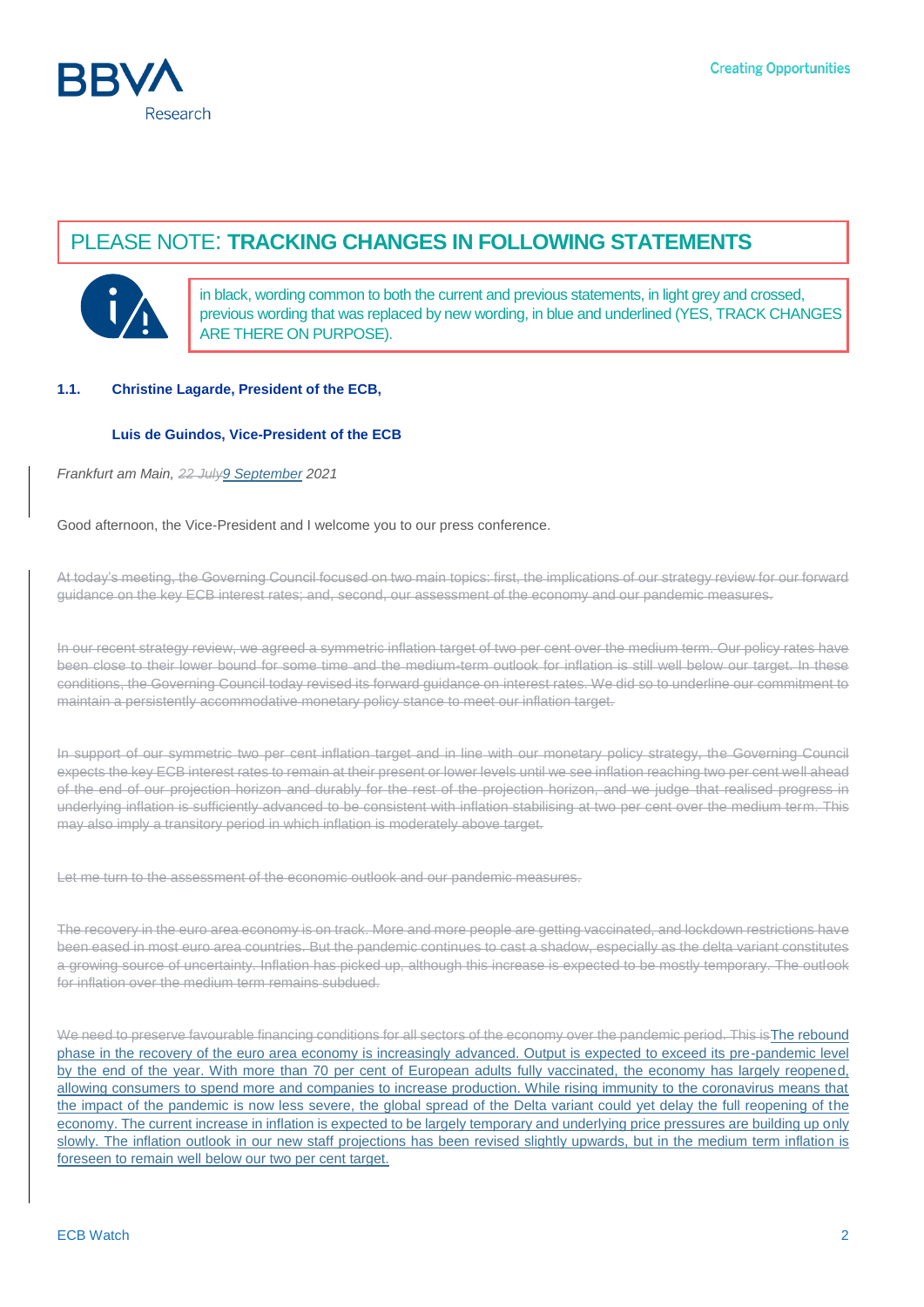

Financing conditions for firms, households and the public sector have remained favourable since our previous quarterly assessment in June. Favourable financing conditions are essential for the current rebound to turn into a lasting expansioneconomy to continue its recovery and to offset the negative impact of the pandemic on inflation. Therefore, having confirmed our June

Based on a joint assessment of financing conditions and the inflation outlook, we continue to expect the Governing Council judges that favourable financing conditions can be maintained with a moderately lower pace of net asset purchases under the pandemic emergency purchase programme (PEPP) over the current quarter to be conducted at a significantly higher pace than during the first months of the yearthan in the previous two quarters.

We also confirmed our other measures to support our price stability mandate, namely the level of the key ECB interest rates, our forward guidance on their likely future evolution, our purchases under the asset purchase programme (APP), our reinvestment policies and our longer-term refinancing operations, as detailed in the **press-[release](https://www.ecb.europa.eu/press/pr/date/2021/html/ecb.mp210909~2c94b35639.en.html)press** release published at 13:45 today. We stand ready to adjust all of our instruments, as appropriate, to ensure that inflation stabilises at our two per cent target over the medium term.

I will now outline in more detail how we see the economy and inflation developing, and then talk about our assessment of financial and monetary conditions.

#### **1.2. Economic activity**

The economy rebounded by 2.2 per cent in the second quarter of the year-and, as restrictions are eased,, which was more than expected. It is on track for strong growth in the third quarter. We expect manufacturing to performThe recovery builds on the success of the vaccination campaigns in Europe, which have allowed a significant reopening of the economy.

With the lifting of restrictions, the services sector is benefiting from people returning to shops and restaurants and from the rebound in travel and tourism. Manufacturing is performing strongly, even though supply bottlenecks are holding back production in the near term. The reopening of large parts of the economy is supporting a vigorous bounce-back in the services sector. But the deltacontinues to be held back by shortages of materials and equipment. The spread of the Delta variant of the coronavirushas so far not required lockdown measures to be reimposed. But it could dampen thisslow the recovery in services, especially in tourismglobal trade and hospitalitythe full reopening of the economy.

As people return to shops and restaurants and resume travelling, consumerConsumer spending is rising. Better job prospects, increasing confidence and continued government support are reinforcing, although consumers remain somewhat cautious in the light of the pandemic developments. The labour market is also improving rapidly, which holds out the prospect of higher incomes and greater spending. The ongoing Unemployment is declining and the number of people in job retention schemes has fallen by about 28 million from the peak last year. The recovery in domestic and global demand is further boosting optimism among businesses. This supportsfirms, which is supporting business investment. For

At the firstsame time since the start of the pandemic, our bank lending survey indicates that funding of fixed investment is an important factor driving the demand for loans to firms.

We expect economic activity to return to its pre-crisis level in the first quarter of next year. But, there is still a longremains some way to go before the damage to the economy caused by the pandemic is offset. The number of people in job retention schemes has been declining but remains high. Overall, there are still 3.3overcome. There are still more than two million fewer people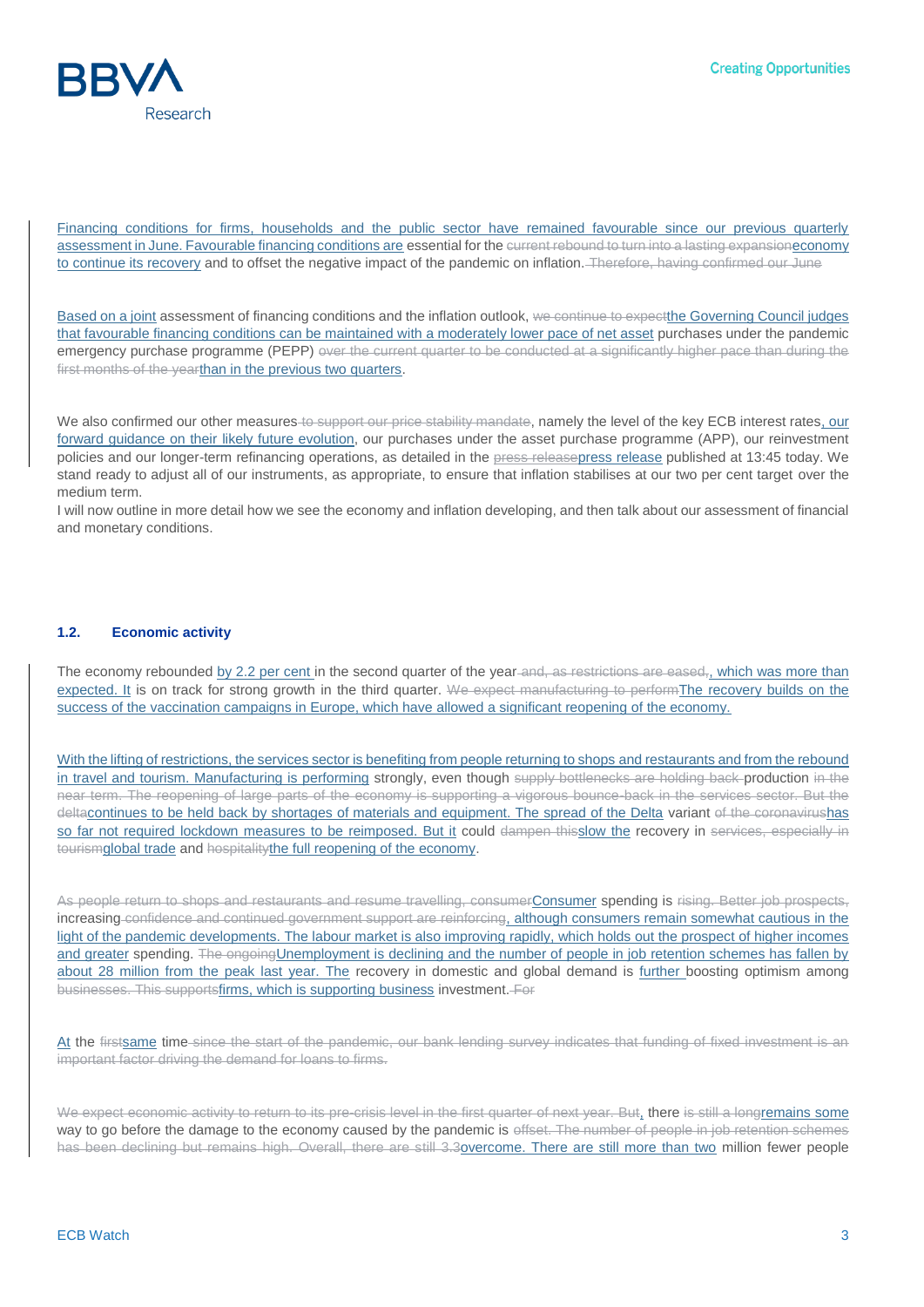

employed than before the pandemic, especially among the younger and lower skilled. The number of workers in job retention schemes also remains substantial.

AmbitiousTo support the recovery, ambitious, targeted and coordinated fiscal policy should continue to complement monetary policy in supporting the recovery. In this contextparticular, the Next Generation EU programme has a key role to play. It will contribute tohelp ensure a stronger and uniform recovery across euro area countries. It will also accelerate the green and digital transitions and, support necessary structural reforms thatand lift long-term growth.

We expect the economy to rebound firmly over the medium term. Our new staff projections foresee annual real GDP growth at 5.0 per cent in 2021, 4.6 per cent in 2022 and 2.1 per cent in 2023. Compared with our June staff projections, the outlook has improved for 2021 and is broadly unchanged for 2022 and 2023.

### **1.3. Inflation**

Inflation was 1.9increased to 3.0 per cent in JuneAugust. We expect inflation to increaserise further over the coming months and this autumn but to decline again next year. The current increase is largely being driven by higher energy prices and by base effects from the sharp fall This temporary upswing in inflation mainly reflects the strong increase in oil prices at the start of the pandemic and since around the impactmiddle of last year, the reversal of the temporary VAT reduction in Germany last year. By early 2022, the impact, delayed summer sales in 2020 and cost pressures that stem from temporary shortages of materials and equipment. In the course of 2022 these factors should fade out as they ease or will fall out of the year-on-year inflation calculation.

In the near term, the significant slack in the economy is holding back underlying inflationary pressures. Stronger demand and temporary cost pressures in the supply chain will put some upward pressure on prices. But weak wage growth and the past appreciation of the euro mean that price pressures will likely remain subdued for some time.

There is still some way to go before the fallout from the pandemic on inflation is eliminated. Underlying inflation pressures have edged up. As the economy recovers<sub>7</sub> further, and supported by our monetary policy measures, we expect underlying inflation to rise over the medium term, although remaining below our target. While measures. This increase is expected to be only gradual, since it will take time for the economy to return to operating at full capacity, and therefore wages are expected to grow only moderately. Measures of longer-term inflation expectations have increased, they continued to increase, but these remain some distance from our two per cent target.

The new staff projections foresee annual inflation at 2.2 per cent in 2021, 1.7 per cent in 2022 and 1.5 per cent in 2023, being revised up compared with the previous projections in June. Inflation excluding food and energy price inflation is projected to average 1.3 per cent in 2021, 1.4 per cent in 2022 and 1.5 per cent in 2023, also being revised up from the June projections.

#### **1.4. Risk assessment**

We see the risks to the economic outlook as broadly balanced. Economic activity could outperform our expectations if consumers spendbecome more confident and save less than currently expected and draw more rapidly on the savings they have built up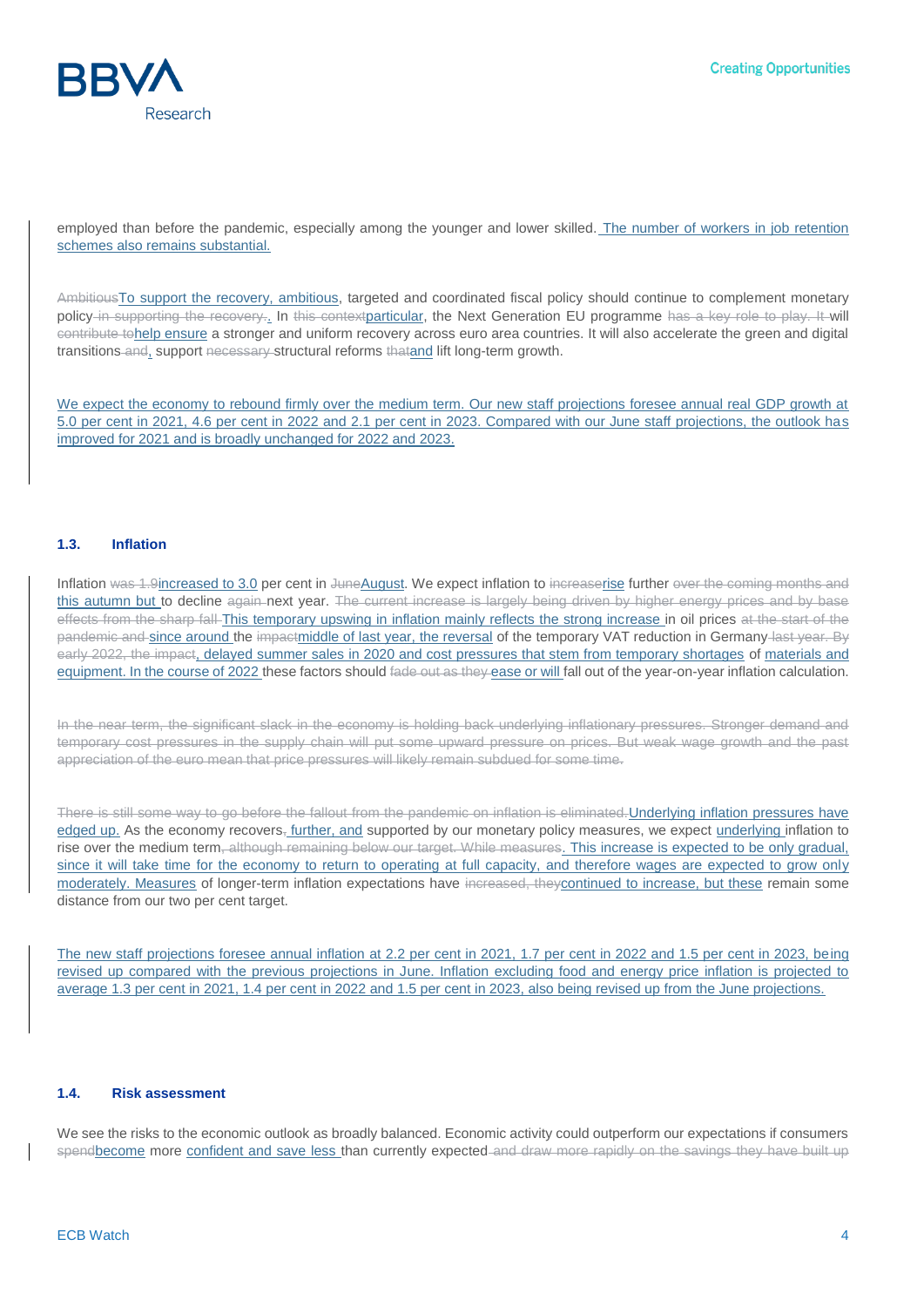

during the pandemic. A faster improvement in the pandemic situation could also lead to a stronger expansion than currently envisaged. But growthIf supply bottlenecks last longer and feed through into higher than anticipated wage rises, price pressures could underperform our expectationsbe more persistent. At the same time, the economic outlook could deteriorate if the pandemic intensifiesworsens, which could delay the further reopening of the economy, or if supply shortages turn out to be more persistent than currently expected and hold back production.

### **1.5. Financial and monetary conditions**

The recovery of growth and inflation still depends on favourable financing conditions. for all sectors of the economy. Market interest rates have declined since our last meeting. Financingeased over the summer, but reversed recently. Overall, financing conditions for most firms and householdsthe economy remain at favourable levels.

Bank lending rates for firms and households remainare at historically low. Firms levels. Lending to households is holding up, especially for house purchases. The somewhat slower growth of lending to firms is mainly due to the fact that firms are still well funded as a result of their borrowing, because they borrowed heavily in the first wave of the pandemic. They have high cash holdings and are increasingly retaining earnings, which in part explains why lending to firms has slowed. By contrast, lending to households is holding up. Our most recent reduces the need for external funding. For larger firms, issuing bonds is an attractive alternative to bank lending survey shows that loans. Solid bank balance sheets continue to ensure that sufficient credit conditions for both firms and households have stabilised. Liquidity remains abundantis available.

At the same time, the cost for firms of issuing equity is still high. Many However, many firms and households have taken on more debt to weatherduring the pandemic. Any worsening of A deterioration in the economyeconomic outlook could therefore threaten their financial health, which could trickle through to . This, in turn, would worsen the quality of banks' balance sheets. ItPolicy support remains essential to prevent balance sheet strains and tightening financing conditions from reinforcing each other.

### **1.6. Conclusion**

Summing up, the euro area economy is clearly rebounding-strongly. But. However, the outlook speed of the recovery continues to depend on the course of the pandemic and progress with vaccinations. The current rise in inflation is expected to be largely temporary. Underlying and underlying price pressures will likely increasebuild up only gradually, although leaving inflation over. The slight improvement in the medium-term still well below our target.inflation outlook and the current level of financing conditions allow favourable financing conditions to be maintained with a moderately lower pace of net asset purchases under the PEPP. Our policy measures, including our revised forward guidance, will help on the key ECB interest rates, are key to helping the economy shift to a solidsustained recovery and, ultimately, bringto bringing inflation to our two per cent target.